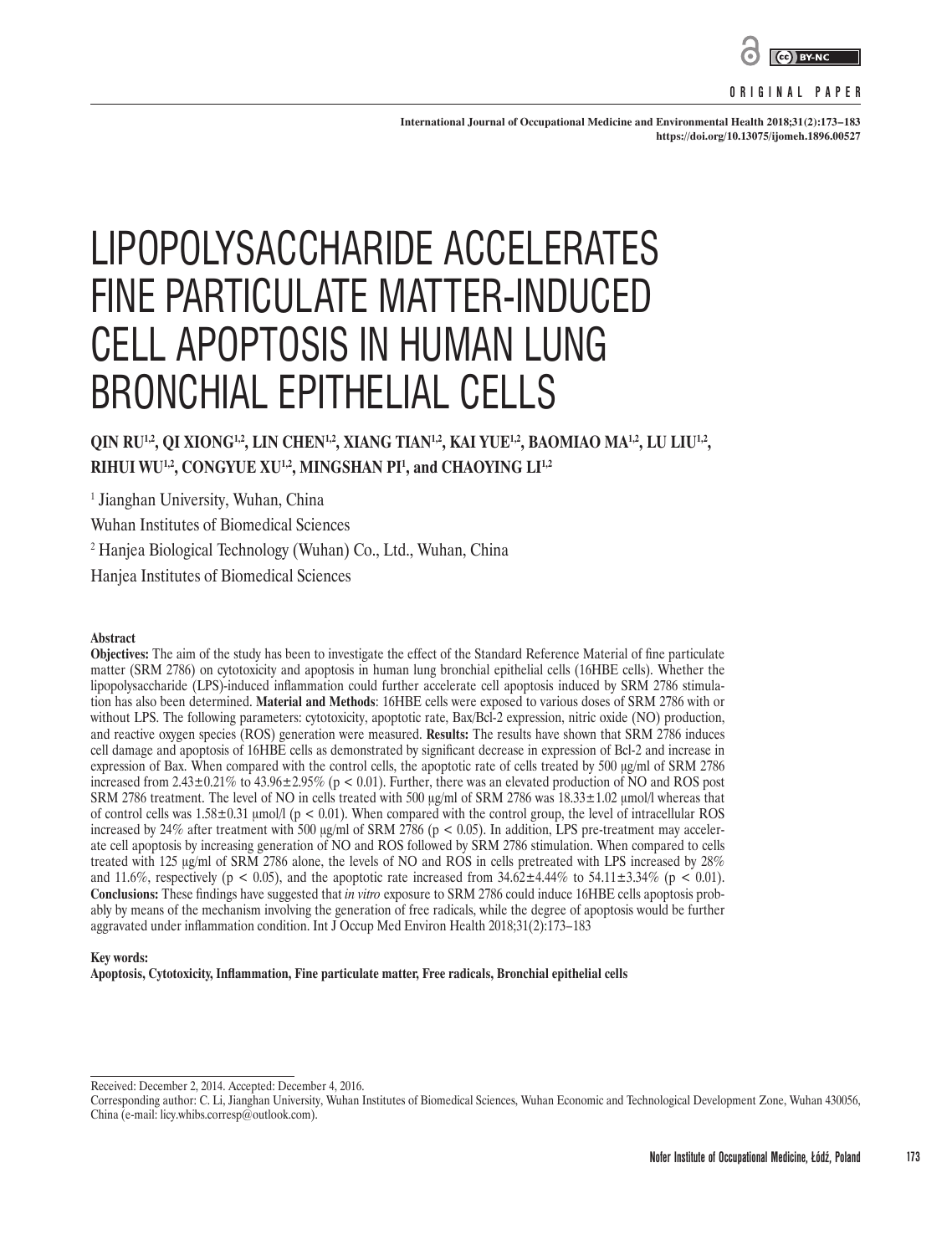# **INTRODUCTION**

Airborne particulate matters (PM) have recently gained specific attention as a main causative factor that contributes to increased incidence of adverse health outcomes, including respiratory diseases, cardiovascular diseases and systemic inflammation [1]. For instance, a 26-year survey has shown that each 10  $\mu$ g/m<sup>3</sup> increase in fine PM (PM<sub>25</sub>) concentrations is associated with 15–27% increase in lung cancer mortality, especially for those with history of chronic lung disease [2]. Coarse PM  $(PM_{10})$  is also associated with increased chronic obstructive pulmonary disease hospitalizations, relative risk for cardiopulmonary and respiratory mortality [3,4]. Consequently, the underlying mechanisms of PM-induced adverse health effects are of intense scientific interest.

The airway epithelial cells are central to the defense of lung against exogenous substances, through the combined function of ciliated epithelial and secretory cells maintaining efficient mucociliary clearance [5]. Airway epithelial cells, especially bronchial epithelial cells, regulate both innate and adaptive immunity through production of functional molecules and physical interactions with cells of the immune system [6]. Therefore, the bronchial epithelial cells may be considered as a soldier in the fight against airborne PM.

Several studies have shown that PM could trigger epithelial cells damage [7]. For instance,  $PM_{25}$  could cause oxidative stress, resulting in activation of multiple cell death pathways in epithelial cells, including tumor necrosis factor α (TNF-α)-induced extrinsic apoptotic pathway, the intrinsic apoptosis pathway, and autophagy pathway [8]. A mineral-rich  $PM_{10}$  sample causes cell toxicity and apoptosis in lung epithelial cells [9]. Notably, the capability of PM in inducing cell damage may diverse due to different locations and seasons. For instance, winter Milan  $PM_{2.5}$ induces a higher degree of DNA damage in comparison with summer  $PM_{25}$  [10]. Therefore, "standard" PM, which has been collected and analyzed by the National Institute of Standards and Technology (NIST) (Maryland, USA) is a reliable approach within PM research, as the size and chemical content of such reference materials have been well-characterized. The biological characterization of the Standard Reference Material 1648 for  $PM_{10}$  (SRM 1648) in epithelial cells has been reported [11], but the effect of SRM 2786 for fine PM on bronchial epithelial cell growth has not yet been evaluated.

The proliferation of bronchial epithelial cells has also been affected by various micro-environmental factors except direct damage caused by PM, including inflammation. Pro-inflammatory response could increase expression of cleaved caspase-3, and induce cell apoptosis in bronchial epithelial cells [12]. The inflammation triggered by lipopolysaccharide (LPS) could induce macrophages and epithelial cells apoptosis through Fas/FasLdependent pathway [13]. However, whether inflammation will further aggravate the cell apoptosis induced by PM has not been reported in the literature. Therefore, in this study, SRM 2786 has been used for assessing the effect of fine PM on cell viability and apoptosis in human lung bronchial epithelial cells (16HBE cells), and whether lipopolysaccharide (LPS)-induced inflammation might further enhance PM mediated apoptosis has also been determined.

# **MATERIAL AND METHODS**

#### **Chemicals**

Roswell Park Memorial Institute (RPMI)-1640 medium, phosphate buffer solution (PBS) and fetal bovine serum (FBS) were obtained from Life Technologies (Carlsbad, CA, USA). Hoechst 33342, propidium iodide (PI), 2',7'-dichlorofluorescin diacetate (DCFH-DA) and lipopolysaccharide (LPS) were products of the Sigma Chemical Corp (St Louis, MO, USA). Lactate dehydrogenase (LDH) cytotoxicity assay kit and nitric oxide (NO) assay Kit were obtained from Beyotime Institute of Biotechnology (Haimen, China). Bcl-2 ELISA kit and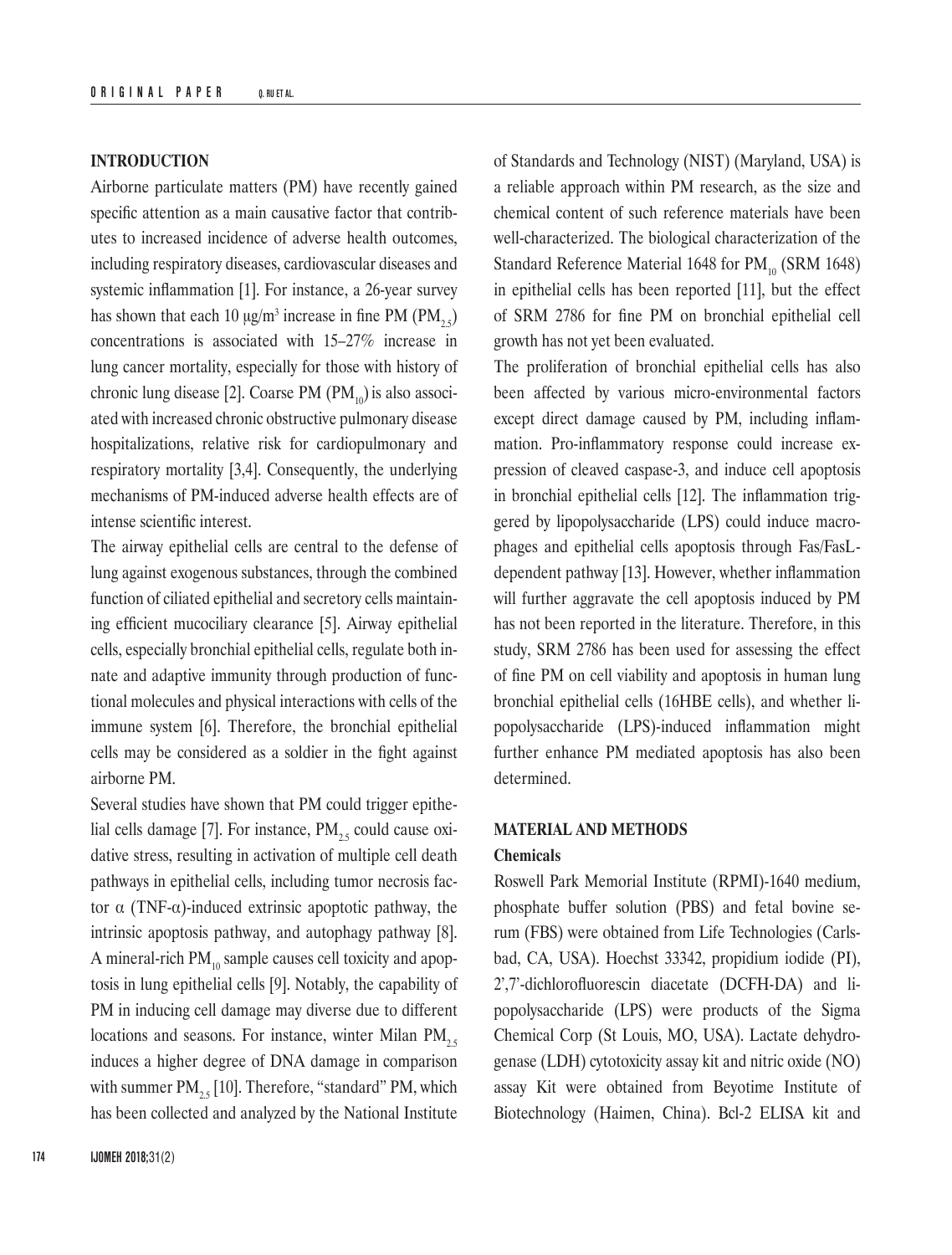Bcl-2 assaciated X protein (Bax) ELISA kit were procured from Biosource International, Inc. (California, USA). SRM 2786 was obtained from the National Institute of Standards and Technology (NIST, Maryland, USA). The certificate of analysis for SRM 2786 used in this study is available online [14]. All other chemicals were of standard analytical grade.

#### **Cell culture**

Human bronchial epithelial cells (16HBE cells) were purchased from the American Type Culture Collection (ATCC, USA) and grown in RPMI-1640 medium supplemented with 10% FBS and 100 U penicillin/streptomycin in 5% carbon dioxide  $(CO_2)$  at 37°C. Cells were passaged every 3 days and maintained at exponential growth to approximately 80% confluence for later experiments. All cell culture exposures were performed in 3 separate experiments.

## **Preparation of SRM 2786 suspensions**

The SRM 2786 suspension was prepared just prior to usage. The stock solutions of particles were dispersed in RPMI-1640 medium at a concentration of 2000 μg/ml and then sonicated for 5 min under cooling conditions (Ningbo Scientz Biotechnology Co., Ltd., China).

#### **Exposure of cells to SRM 2786 and LPS**

Varied concentrations of SRM 2786 (31.25 μg/ml, 62.5 μg/ml, 125 μg/ml, 250 μg/ml, or 500 μg/ml) were then prepared in RPMI-1640 medium supplemented with 10% FBS and 100 U penicillin/streptomycin, and vigorously vortexed for 2 min prior to each experiment according to a previously published study [11]. Human lung bronchial epithelial cells (16HBE) were incubated with varied concentrations of SRM 2786 for 24 h.

In LPS pretreatment experiments, LPS (0.1 μg*/*ml) was prepared in sterile PBS. Cultured cells were divided into 8 group, cells of 4 groups were pretreated with LPS for 18 h according to a previous study [15]. After 18 h, the supernatants of all wells were removed and then replaced with varied concentrations of SRM 2786 suspension for another 24 h incubation.

## **Lactate dehydrogenase (LDH) cytotoxicity assay**

The degree of cytotoxicity was determined by LDH activities of supernatant. Briefly, cells were seeded at 5000 cells/ well into a 96-well plate and incubated overnight. After being treated with varied concentrations of test substance, supernatants of samples with varied treatments were transferred to a new 96-well plate as a measured group, meanwhile the control group, standard group and blank group were also prepared according to the manufacturer's instructions, and the reaction mixture from the kit was added. After incubation for 15 min at room temperature, optical density (OD) at 450 nm was recorded using a 96-well microplate reader (Thermo Scientific, USA). Lactate dehydrogenase activity was determined by the following computing formula:

LDH activity (U/l) = 
$$
\frac{OD \text{ measured} - OD \text{ control}}{OD \text{ standard} - OD \text{ blank}} \times
$$
  
0.2 mmol/l (standard substance concentration) × 1000 (1)

where:

LDH – lactate dehydrogenase, OD – optical density.

#### **Hoechst 33342/PI staining assay**

Hoechst 33342/PI staining assay was used for assessing cell apoptosis. Human lung bronchial epithelial cells (16HBE) were plated at an initial density of  $1 \times 10^5$  cells/well into a 24-well plate and incubated overnight. After treatment with varied concentrations of test substance, cells were washed gently with PBS twice, and stained with Hoechst 33342 (5  $\mu$ g/ml) at 4°C for 10 min without light. The cells were then stained with propidium iodide (PI) (5 μg/ml) in the dark for 10 min at  $4^{\circ}$ C and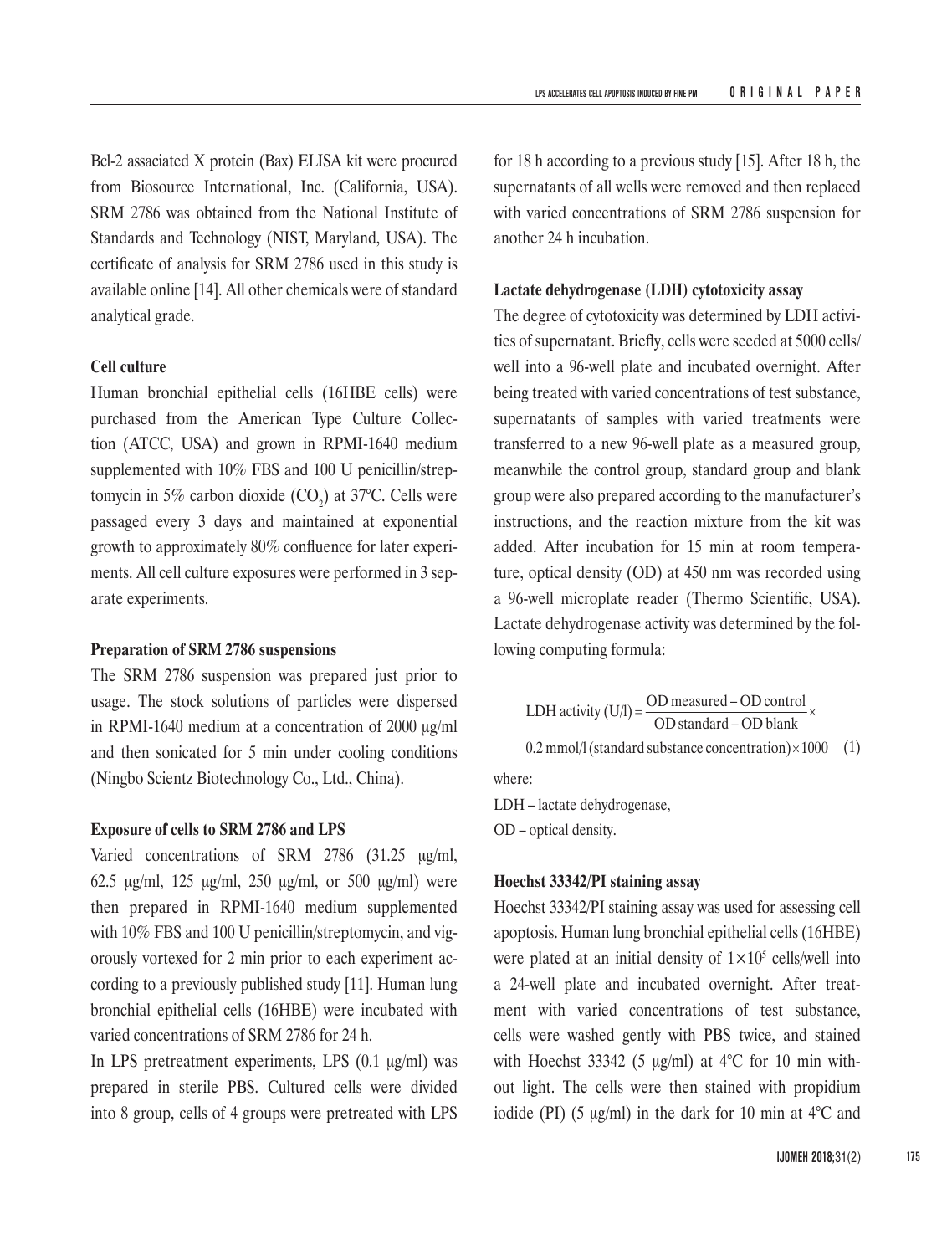washed gently with PBS twice. Hoechst 33342 may readily pass through all cell membranes (blue stained), while PI can only penetrate into apoptotic cells (red stained), the positive staining with PI was indicative of apoptotic cells. Cells staining blue or red were examined under a fluorescence microscope (Olympus, Japan). The bluestained cells were consided to be as viable cells, while the red-stained cells were recognized as apoptotic cells. The apoptotic rate was determined by the following formula:

100% (2) number of apoptotic cells + number of viable cells number of apoptotic cells Apoptotic rate  $(\% )$  =

# **Determination of the levels of Bcl-2 and Bax by ELISA**

To further verify the effect of SRM 2786 on cell apoptosis, the levels of Bax (an apoptosis promoter) and Bcl-2 (an apoptosis inhibitor) were determined using ELISA kits. Firstly, 16HBE cells were plated at an initial density of  $5 \times 10^6$  cells per flask into cell culture flasks, incubated overnight, and then treated by different test substances. After treatment, cells were harvested and washed with cold PBS twice. The sediments were re-suspended in 200 μl cold PBS, sonicated for 2 min under cooling condition, and centrifuged at 16 000 g at 4°C for 15 min. Finally, the supernatants were carefully collected to analyze the protein expression of Bcl-2 or Bax by commercial available ELISA kits. The detailed experimental steps were conducted following manufacturer's instructions. The absorbance was measured by microplate reader at 450 nm. The protein expressions of Bcl-2 and Bax in different groups were calculated based on corresponding standard curves.

#### **The production of NO**

Quantification of nitrite ions was applied as an indirect way to determine the production of NO. Briefly, 16HBE cells were plated at an initial density of  $1 \times 10^5$  cells/well into a 24-well plate, incubated overnight, and exposed to varied concentrations of test substances. After treatment, the supernatants were collected to analyze the production of NO. The detailed experimental steps were conducted following manufacturer's instructions. The production of NO for each group was calculated according to a standard curve.

## **Measurement of reactive oxygen species (ROS)**

Reactive oxygen species was measured by the fluorescent probe DCFH-DA. Human lung bronchial epithelial cells (16HBE) were plated at an initial density of 5×10<sup>6</sup> cells per flask into cultured flasks, incubated overnight, and then treated by different test substances. After treatment, cells were harvested and washed with cold PBS twice. The sediments were re-suspended in 500  $\mu$ l of 100  $\mu$ mol/l DCFH-DA for 1 h in CO<sub>2</sub> incubator. Then the DCFH-DA was removed and cells were washed with PBS twice. The fluorescence was evaluated by flow cytometer (Becton-Dickinson). The amount of ROS production was considered to be directly proportional to the fluorescence intensity. Results are shown as normalized fluorescence intensity of the control group [16].

#### **Statistical analysis**

Data was expressed as mean  $\pm$  standard deviation  $(M±SD)$ . The statistical analysis was conducted using the SPSS 20.0. Levene's test was used for checking the homogeneity of variance. If equal variances are assumed, the significance of differences is determined by Tukey honest significant difference (HSD) *post hoc* test after one-way ANOVA. If equal variances are not assumed, the significance of differences is determined by independent samples Kruskal-Wallis test followed by all pairwise multiple comparisons. A value of p less than 0.05 has been considered to be statistically significant.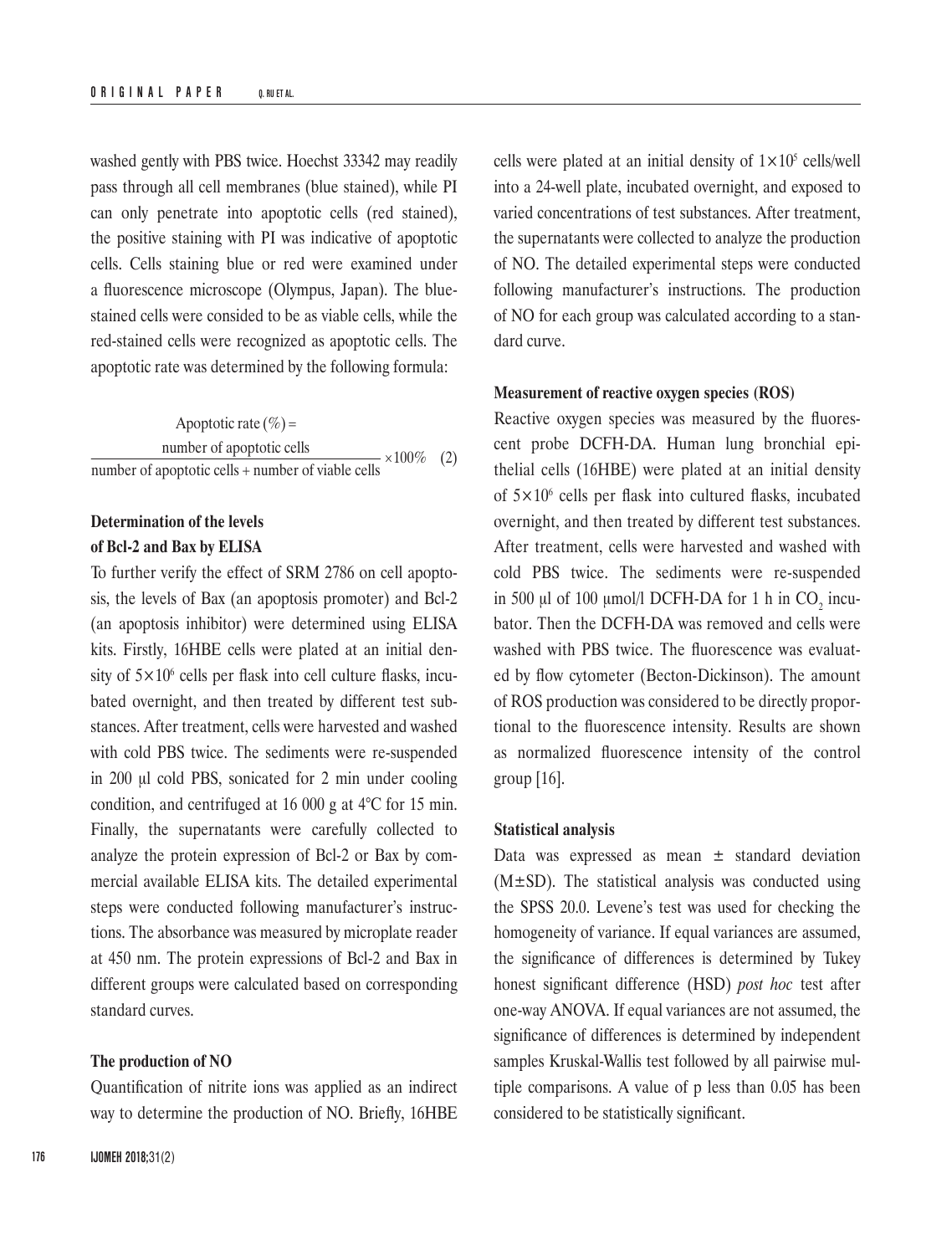

The values represent mean  $\pm$  standard deviation of 3 independent experiments.  $* p < 0.05$  – compared to control cells;  $* p < 0.01$  – compared to control cells.

**Fig. 1.** Effect of standard reference material of fine particulate matter (SRM 2786) exposure on a) lactate dehydrogenase (LDH) activities and b) cell apoptosis in human lung bronchial epithelial (16HBE) cells

# **RESULTS**

#### **Effect of SRM 2786**

#### **on the viability of 16HBE cells**

Lactate dehydrogenase cytotoxicity assay was used for measuring the effect of SRM 2786 on the viability of 16HBE cells (Figure 1a). When compared with the control group, the activities of LDH progressively increase by 363%, 476%, 485%, 506% and 589%, respectively after incubation with 31.25 μg/ml, 62.5 μg/ml, 125 μg/ml, 250 μg/ml or 500 μg/ml of SRM 2786 for 24 h (p < 0.05).

#### **Effect of SRM 2786**

#### **on the apoptosis of 16HBE cells**

As illustrated in the Figure 1b, SRM 2786 significantly increases the percentage share of apoptotic cells at the dose of  $31.25-500 \mu g/ml$  (p < 0.05). The apoptotic rate of control cells was  $2.43 \pm 0.21\%$ , while the apoptotic rates of 16HBE cells treated with 31.25 μg/ml, 62.5 μg/ml, 125 μg/ml, 250 μg/ml or 500 μg/ml of SRM 2786 were 22.96±1.06%, 27.85±0.21%, 31.66±4.27%, 43.96 $\pm$ 2.95% and 42.17 $\pm$ 1.67%, respectively. As shown

in the Figure 2, as compared with the control group, no significant changes in the expression of Bax were detected when the concentration of SRM 2786 was relatively low (31.25–250 μg*/*ml), but the level of Bax increased from  $0.63 \pm 0.04$  ng/ml to  $0.93 \pm 0.12$  ng/ml after having been treated with 500 μg*/*ml of SRM 2786 (p < 0.05). On the contrary, the expression of Bcl-2 significantly decreased from  $25.39 \pm 1.06$  ng/ml to  $17.72 \pm 1.46$  ng/ml after SRM 2786 treatment at the dose of 500 μg/ml  $(p < 0.05)$ .

# **Effect of SRM 2786 on the production of NO and ROS**

The Figure 3a presents the NO responses to varied concentrations of SRM 2786. When compared to control cells without SRM 2786 treatment, all concentrations of SRM 2786 significantly increase NO production ( $p < 0.01$ ). The levels of NO in supernatant of 16HBE cells treated with 31.25 μg/ml, 62.5 μg/ml, 125 μg/ml, 250 μg/ml or 500 μg/ml of SRM 2786 were  $12.08 \pm 0.36$  μmol/l,  $13.18 \pm 0.33$  μmol/l,  $15.08 \pm 1.45$  μmol/l,  $16.08\pm0.17$  μmol/l and  $18.33\pm1.02$  μmol/l, respectively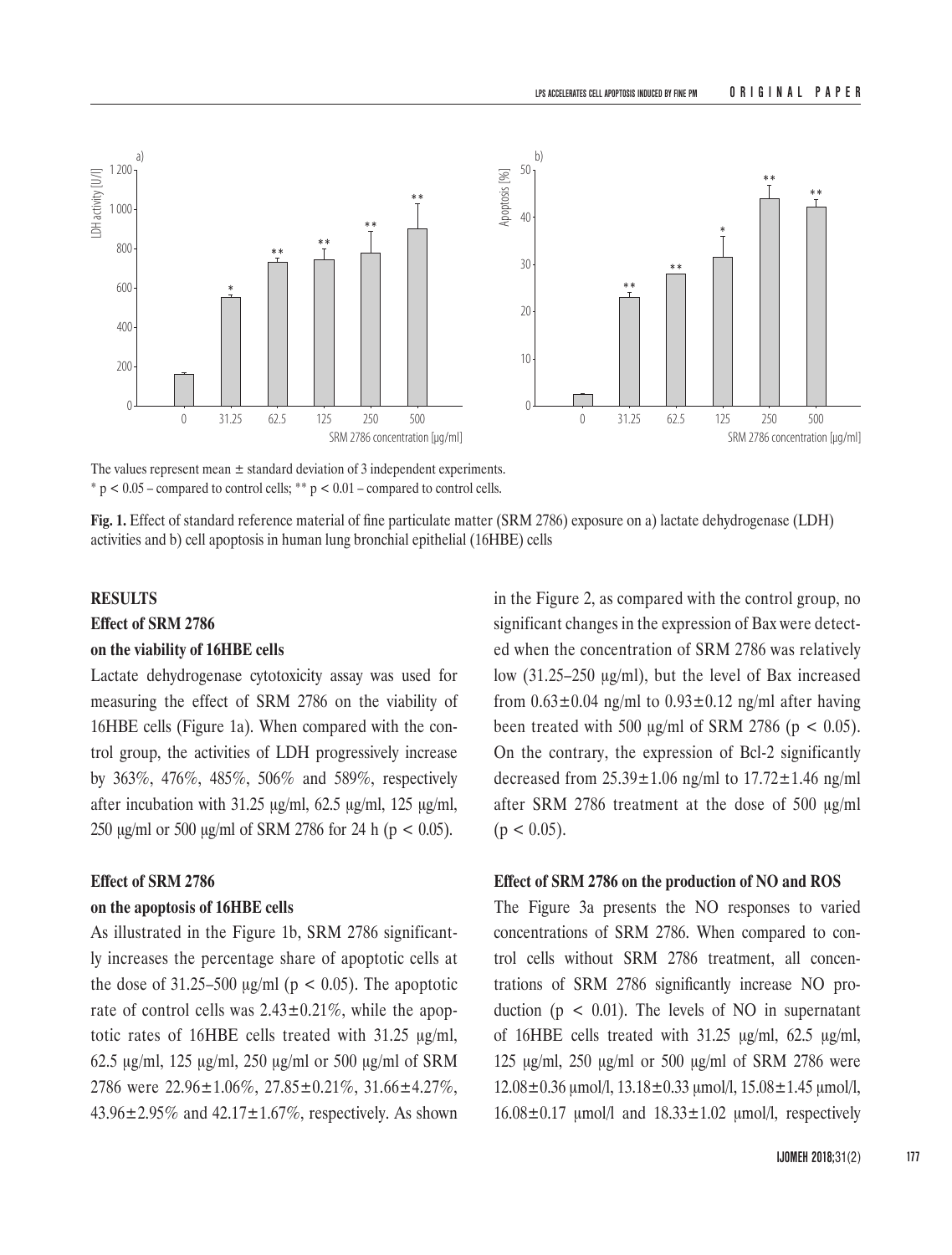

The values represent mean  $\pm$  standard deviation of 3 independent experiments.  $* p < 0.05$  – compared to control cells;  $* p < 0.01$  – compared to control cells.

**Fig. 2.** Effect of standard reference material of fine particulate matter (SRM 2786) exposure on the expression of Bax and Bcl-2 in human lung bronchial epithelial (16HBE) cells



The values represent mean ± standard deviation of 3 independent experiments. Results of ROS are shown as normalized fluorescence intensity of control.  $*$  p < 0.05 – compared to control cells;  $*$  $p$  < 0.01 – compared to control cells.

**Fig. 3.** The production of nitric oxide (NO) and reactive oxygen species (ROS) induced by standard reference material of fine particulate matter (SRM 2786) in human lung bronchial epithelial (16HBE) cells

whereas NO content in supernatant of control cells was  $1.58 \pm 0.31$  umol/l.

The levels of intracellular ROS were measured using a DCFH-DA fluorescence assay. As shown in the [Fig-](http://www.ncbi.nlm.nih.gov/pmc/articles/PMC3707896/figure/pone-0068808-g009/) [ure](http://www.ncbi.nlm.nih.gov/pmc/articles/PMC3707896/figure/pone-0068808-g009/) 3b, as compared with the control group, the levels of intracellular ROS increase by 6.5%, 11.9%, and 13.9% after treatment with 31.25 μg/ml, 62.5 μg/ml or 125 μg/ml of SRM 2786, while the level of intracellular ROS in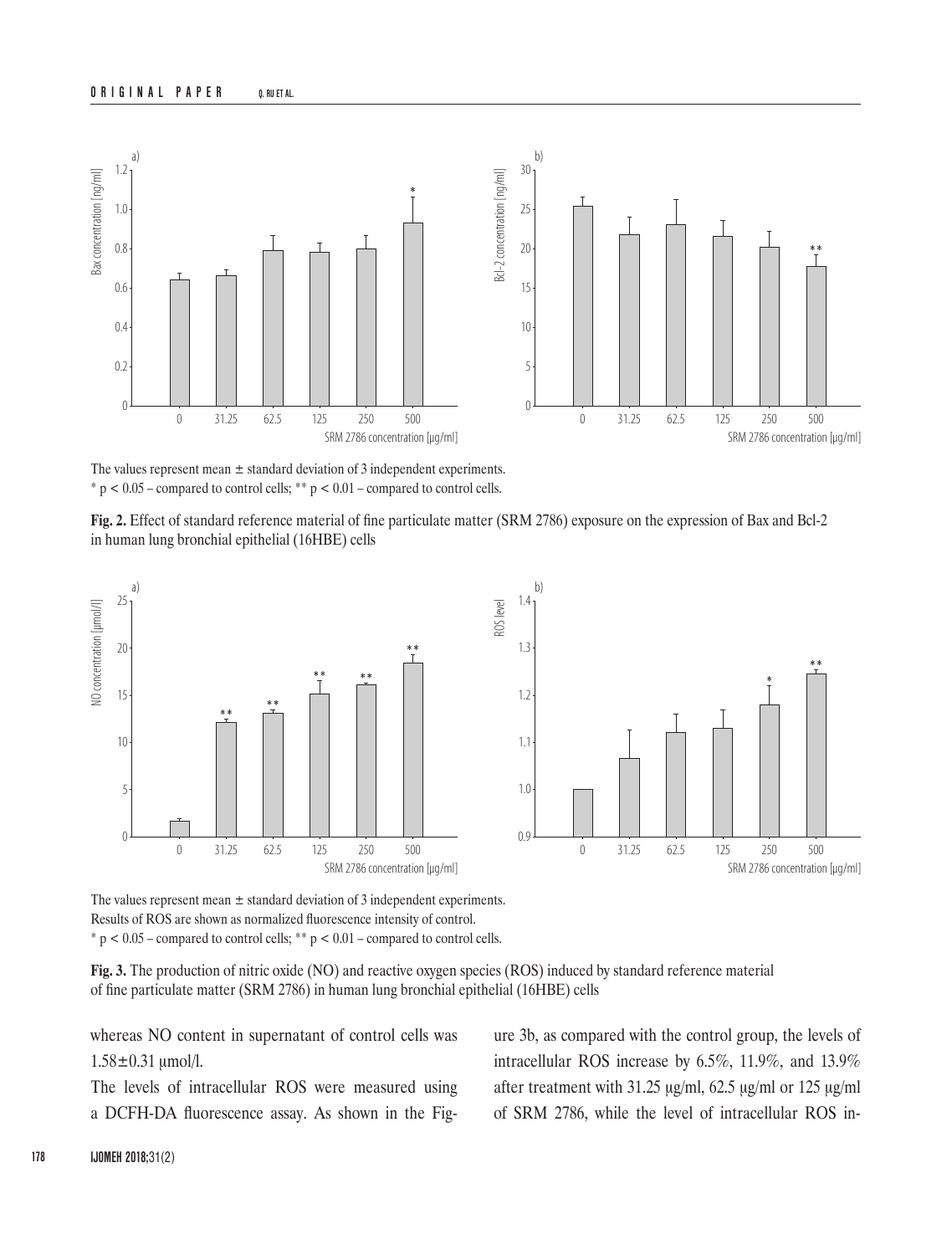creases significantly by 18.9% and 24.4% after having been treated with 250 μg/ml or 500 μg/ml of SRM 2786  $(p < 0.05)$ . These results suggest that SRM 2786 may exert its pro-apoptotic effect by modulating the production of NO and ROS in 16HBE cells.

# **LPS accelerates SRM 2786-induced cell apoptosis in 16HBE cells**

To further examine the effects of LPS pretreatment on the SRM 2786-induced apoptosis of 16HBE cells, cells were pretreated with 0.1 μg/ml LPS for 18 h prior to exposure to varied concentrations of SRM2786.

The results of LDH cytotoxicity assay have indicated that in comparison with cells treated with SRM 2786 alone, significant increase in release of LDH is observed when cells are pretreated with LPS (125 μg/ml of SRM 2786, increased by 56%, 500 μg/ml of SRM 2786 increase by 26.5%,  $p < 0.05$ ) (Table 1). When compared to cells treated with SRM 2786 alone, the apoptotic rate of 16HBE cells is higher after LPS pretreatment ( $p < 0.01$ ). The apoptotic rates of 16HBE cells treated with 31.25 μg/ml, 125 μg/ml or 500 μg/ml of SRM 2786 are 17.87±1.33%, 34.62±4.44%

and  $43.05 \pm 0.65\%$ , respectively whereas the apoptotic rates of 16HBE cells pretreated with LPS are 43.28±4.43%, 54.11±3.34% and 68.93±2.49%, respectively.

Lipopolysaccharide pretreatment increases NO production without SRM 2786 stimulation, but there is no statistical difference as compared to control cells ( $p > 0.05$ ). However, LPS pretreatment significantly increases NO production when cells are exposed to SRM 2786 at the concentration of 125 μg*/*ml or 500 μg*/*ml. As demonstrated in the Table 2, the level of NO in supernatant of 16HBE cells pretreated with LPS is  $22.83 \pm 0.55$  umol/l whereas that of cells treated with 500 μg/ml of SRM 2786 alone is 18.33±1.02 μmol/l  $(p < 0.01)$ . Moreover, pretreatment with LPS accelerates the production of ROS significantly when the doses of SRM 2786 are 31.25 μg/ml and 125 μg/ml. After normalization of the control group, the levels of ROS in cells treated by both 125 μg/ml of SRM 2786 and LPS are  $125\pm2\%$  whereas that of cells treated by 125  $\mu$ g/ml of SRM 2786 alone is 112 $\pm$ 3% (p < 0.05). Yet LPS alone does not alter ROS production in 16HBE cells significantly ( $p > 0.05$ ).

**Table 1.** Combined effects of standard reference material of fine particulate matter (SRM 2786) and lipopolysaccharides (LPS) on lactate dehydrogenase (LDH) activities and apoptosis in human lung bronchial epithelial (16HBE) cells

| Dose of SRM 2786<br>$\left[\mu\text{g/ml}\right]$ | LDH activities<br>[U/1]<br>$(M \pm SD)^a$ |                          | Apoptosis<br>[%]<br>$(M \pm SD)^a$ |                          |
|---------------------------------------------------|-------------------------------------------|--------------------------|------------------------------------|--------------------------|
|                                                   | <b>SRM 2786</b><br>alone                  | pretreatment<br>with LPS | <b>SRM 2786</b><br>alone           | pretreatment<br>with LPS |
| 0.00                                              | $62.82 + 3.35$                            | $72.82 + 3.35$           | $14.70 \pm 0.53$                   | $29.85 \pm 1.39^{\#}$    |
| 31.25                                             | $94.96 + 4.39$                            | $103.59 \pm 8.30$        | $17.86 \pm 1.33$                   | $43.27 \pm 4.43$ **      |
| 125.00                                            | $141.00 + 23.17**$                        | $220.62 \pm 8.06***$     | $34.61 \pm 4.44$ **                | $54.11 \pm 3.34***$      |
| 250.00                                            | $247.48 \pm 30.93**$                      | $312.70 \pm 25.25***$    | $43.05 \pm 0.65$ **                | $68.93 \pm 2.49$ **#     |

a Three independent experiments.

 $\pi$  p < 0.05 – compared with cells treated with same concentration of SRM 2786 without LPS pretreatment.

 $** p < 0.01$  – compared with cells treated with same concentration of SRM 2786 without LPS pretreatment.

\*\* p < 0.01 – compared to control cells.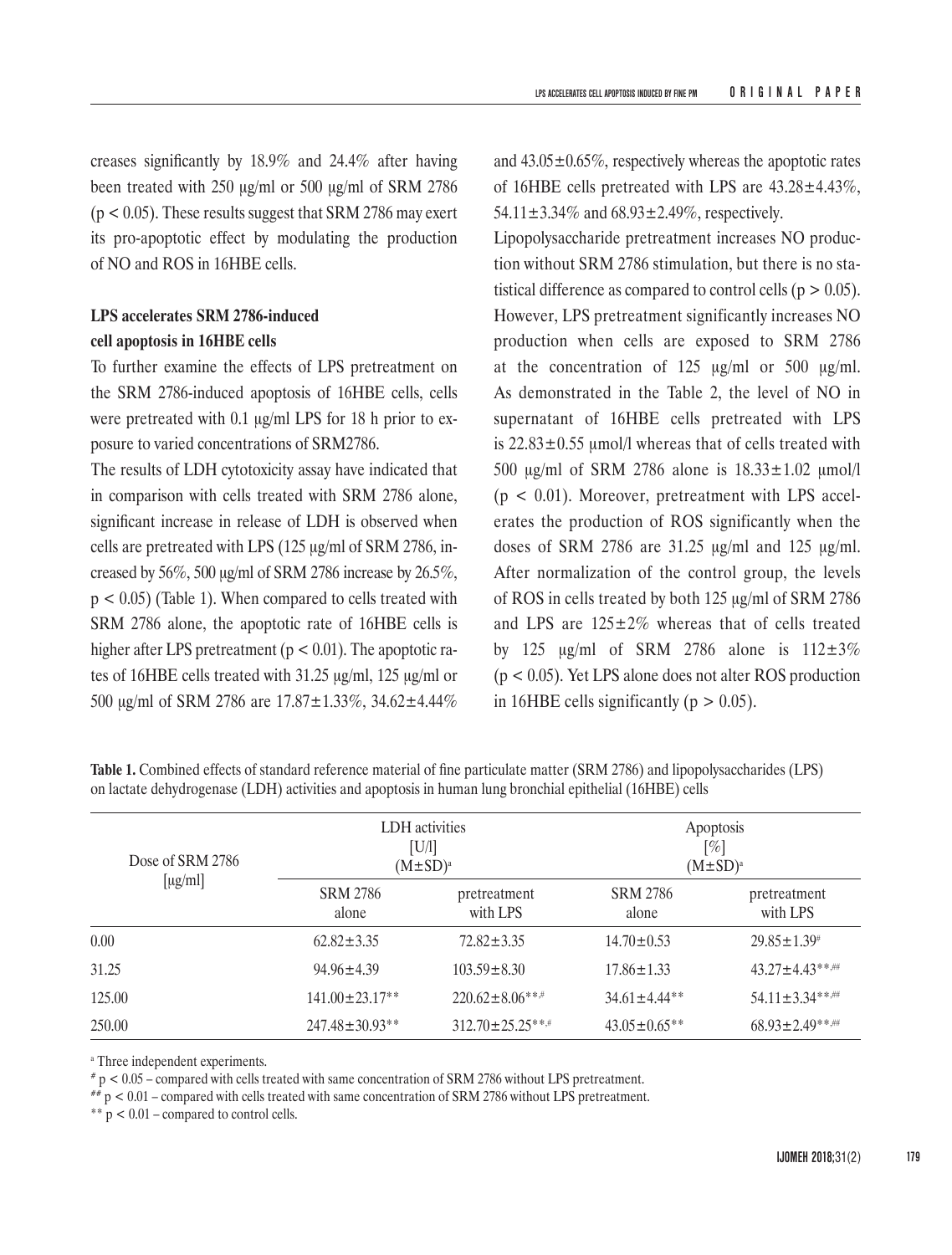| Dose of SRM 2786<br>[ $\mu$ g/ml] | Concentration of NO<br>[µmol/l]<br>$(M \pm SD)^a$ |                          | ROS level<br>$(M \pm SD)^a$ |                          |
|-----------------------------------|---------------------------------------------------|--------------------------|-----------------------------|--------------------------|
|                                   | <b>SRM 2786</b><br>alone                          | pretreatment<br>with LPS | <b>SRM 2786</b><br>alone    | pretreatment<br>with LPS |
| 0.00                              | $1.58 \pm 0.30$                                   | $3.16 \pm 0.91$          | $1.00 \pm 0.00$             | $1.08 \pm 0.02$          |
| 31.25                             | $12.08 \pm 0.36$ **                               | $12.17 \pm 0.98$ **      | $1.06 \pm 0.03$             | $1.19 \pm 0.01$ **#      |
| 125.00                            | $15.08 \pm 1.44$ **                               | $19.25 \pm 0.88***$      | $1.13 \pm 0.02^*$           | $1.26 \pm 0.02$ **.#     |
| 250.00                            | $18.33 \pm 1.02**$                                | $22.83 \pm 0.55$ **#     | $1.24 \pm 0.01$ **          | $1.29 \pm 0.08$ **       |

**Table 2.** The production of nitric oxide (NO) and reactive oxygen species (ROS) induced by standard reference material of fine particulate matter (SRM 2786) and lipopolysaccharides (LPS) in human lung bronchial epithelial (16HBE) cells

\* p < 0.05 – compared to control cells.

Other explanations as in Table 1.

Significant difference was observed in Table 1.

#### **DISCUSSION**

Cytotoxicity of PM evokes increasing concerns with adverse effects on human health, especially on the respiratory system [17]. Epithelial cells act as a frontline defense against PM through physical and immunological functions. When exposed to PM, epithelial cells could induce a systemic inflammatory response synergistically with macrophage to clear inhaled particles [18]. Meanwhile, PM could also induce cell damage in epithelial cells. For instance, exposure to  $PM<sub>25</sub>$  may induce apoptosis by activating the mitochondrial pathway in lung alveolar epithelial L132 cells [19]. The aim of this study has been to examine the biological activity of SRM 2786 on cell apoptosis in human bronchial epithelial 16HBE cells. In addition, there is now increasing evidence that the inflammation could induce epithelial cells apoptosis by mediating the production of both free radicals and cytokine [12]. Therefore, we have also sought to determine whether LPS-induced inflammation may further accelerate cell apoptosis induced by SRM 2786 stimulation.

In this research, we have found that the LDH level from the cells that are exposed to SRM 2786 significantly increases with the elevated concentrations of SRM 2786 (31.25–125 μg/ml). The results of Hoechst 33342/PI stain-

ing have shown that SRM 2786 causes a significantly increasing apoptotic rate based on elevated concentration of SRM 2786. This phenomenon has been consistent with a former study in L132 cells [19], which has found that  $PM_{2,5}$  induces increase in the amount of apoptotic rate as compared to the control group.

The Bcl-2 subfamily contains anti-apoptotic proteins such as Bcl-2, which reduces cytochrome *c* release from mitochondria into the cytosol and suppresses a downstream apoptosis program whereas the Bax subfamily contains pro-apoptotic proteins such as Bax, which promotes cytochrome *c* release [20]. Therefore, alterations in expression of both Bcl-2 and Bax might be essential for the mitochondrial intrinsic apoptosis program. In this study, the expression of Bax significantly increases while the level of Bcl-2 significantly decreases when cells are exposed to 500 μg/ml of SRM 2786, indicating that SRM 2786 may induce apoptosis by increasing expression of Bax and decreasing expression of Bcl-2 and in turn activating mitochondrial apoptosis pathway.

Free radicals such as ROS and NO are known to induce oxidative stress, subsequently impairing mitochondrial function [21]. Recent studies have demonstrated that the production of ROS increases, as followed by Bax translocation, and then triggers the cell apoptosis [22]. A strong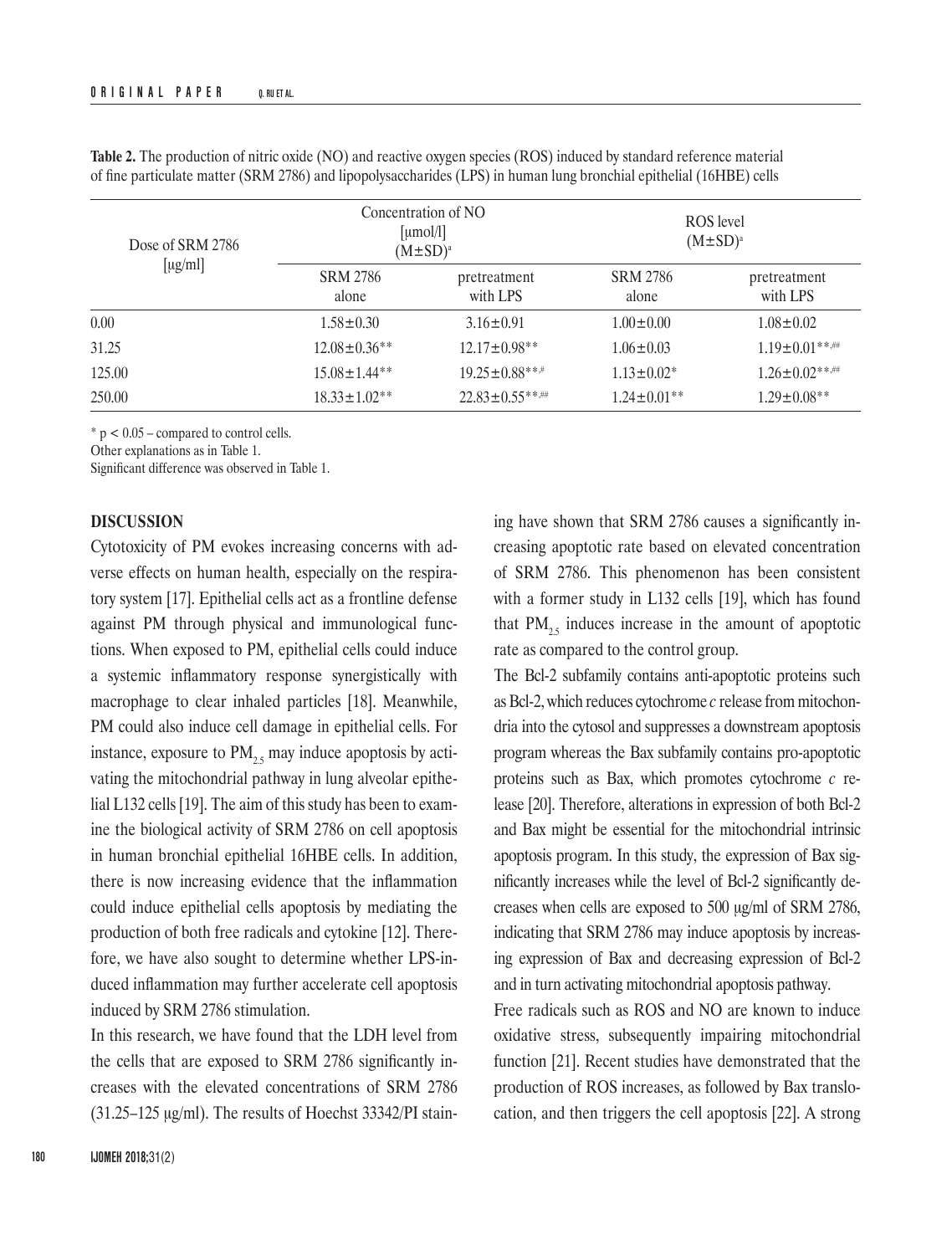correlation exists between the PM content of redox active chemicals and their capability to induce oxidative stress in macrophages and bronchial epithelial cells [23]. In this study, a significant increase in the production of NO has been detected after varied concentration of SRM 2786 treatment in 16HBE cells. Meanwhile, there has been a trend in elevated ROS production in 16HBE cells treated by the lower dose of SRM 2786, and a significant increase in ROS production has been observed in 16HBE cells treated with the higher concentration of SRM 2786. Therefore, it is conceivable that increased cell apoptosis following SRM 2786 treatment may be partially mediated by elevated production of NO and ROS in 16HBE cells.

In addition, inflammation triggered by LPS could increase expression of cleaved caspase-3, and induce apoptosis of various cells, including macrophages, alveolar and bronchial epithelial cells [12,13,24]. However, the relationship between PM-mediated apoptosis processes and inflammation is not completely known. In this study, the results have demonstrated that in comparison with groups treated with SRM 2786 alone, LPS pretreatment remarkably decreases the cell viability of 16HBE cells (125 μg/ml and 500 μg/ml SRM 2786), together with increased cell apoptotic rate. These findings have indicated that epithelial cells are more susceptible to  $PM_{25}$  under inflammation condition.

The mechanism of apoptosis induced by inflammation remains uncertain. Xaus et al. proved that inflammation could induce macrophage apoptosis by mediating the production of both NO and TNF-α [24]. Sagoo et al. showed that pro-inflammatory cytokines, including TNF-α, interferon γ (IFN-γ), and interleukin-1β (IL-1β) resulted in apoptosis by the generation of NO [25]. In this study, we have also observed that there is a significant increase in NO and ROS production in cells treated by both 125 μg/ml of SRM 2786 and LPS, as compared to groups treated with 125 μg/ml of SRM 2786 alone. These results suggest that

pre-treatment with LPS may further promote cell apoptosis induced by SRM 2786 through free radicals-mediated pathway. Sagoo et al. have suggested that pro-inflammatory cytokines could up-regulate inducible nitric oxide synthase (iNOS), and elevate de novo production of NO [25]. However, the exact mechanism of how PM and/or inflammatory microenvironment increase the production of NO and ROS is unclear, and this issue needs to be investigated in further study.

# **CONCLUSIONS**

In conclusion, this study shows that the cell viability, apoptotic rate, expression of Bax and Bcl-2, as well as the production of NO and ROS of 16HBE cells are affected by SRM 2786 stimulation. Meanwhile, the results also illustrate that LPS pre-treatment could further aggravate the cell apoptosis post SRM 2786 stimulation, indicating that epithelial cells are more susceptible to PM under inflammation condition. Moreover, our results suggest that the free radicals-mediated oxidative stress might be the possible mechanism in SRM 2786-induced apoptosis. We report a pathway through which fine PM with LPS may induce cell apoptosis synergistically in 16HBE cells. Our findings provide the insight into the cytotoxicity of fine PM in bronchial epithelial cells and could facilitate shedding light on mechanisms underlying the development of respiratory disorders or diseases associated with fine PM-related urban air pollution.

#### **REFERENCES**

- 1. Choi JH, Kim JS, Kim YC, Kim YS, Chung NH, Cho MH. Comparative study of  $PM_{2.5}$  – and  $PM_{10}$  – Induced oxidative stress in rat lung epithelial cells. J Vet Sci. 2004;5(1):11–8.
- 2. Turner MC, Krewski D, Pope CA, 3rd, Chen Y, Gapstur SM, Thun MJ. Long-term ambient fine particulate matter air pollution and lung cancer in a large cohort of never-smokers. Am J Respir Crit Care Med. 2011;184(12):1374–81, [https://](https://doi.org/10.1164/rccm.201106-1011OC) [doi.org/10.1164/rccm.201106-1011OC](https://doi.org/10.1164/rccm.201106-1011OC).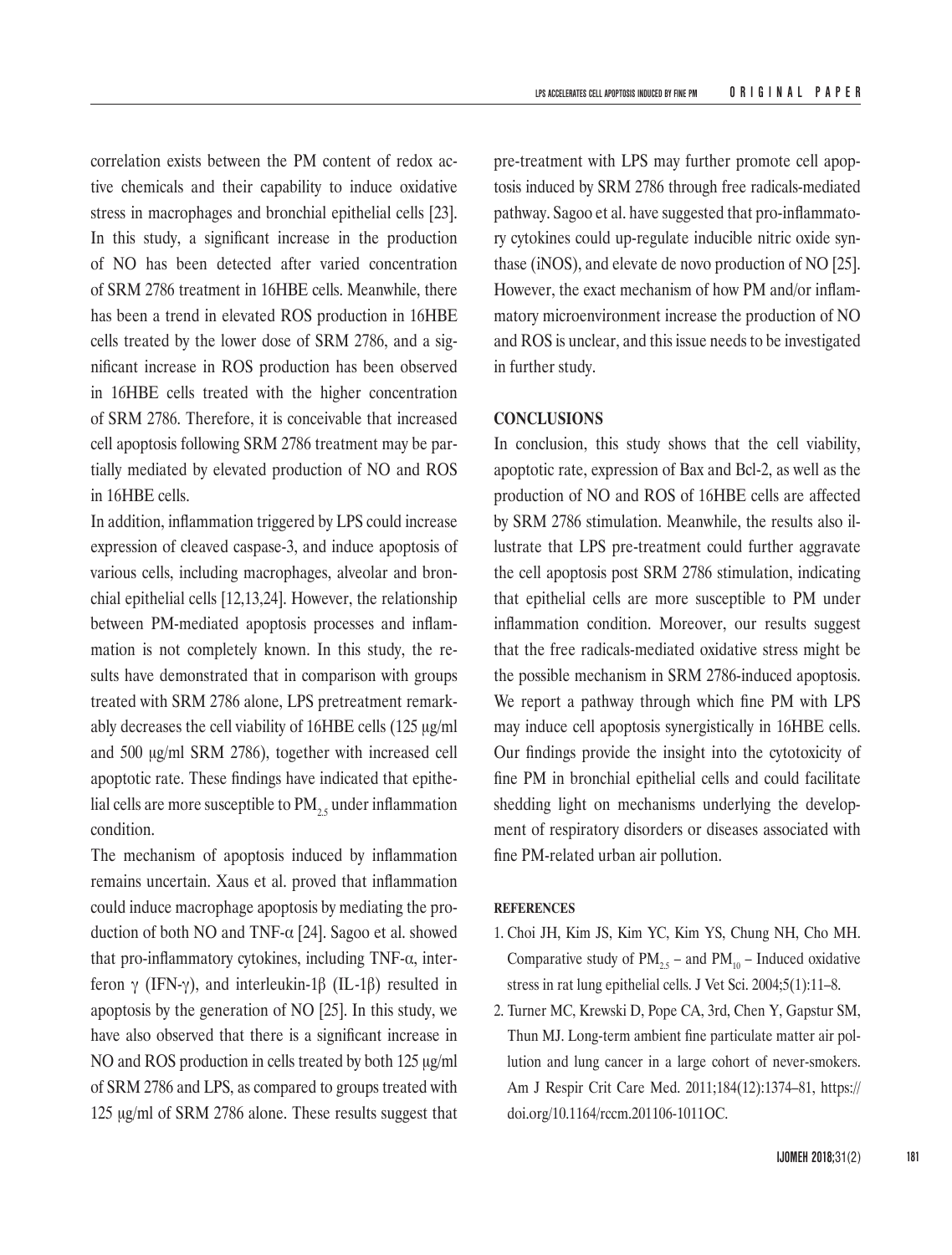- 3. Zhu R, Chen Y, Wu S, Deng F, Liu Y, Yao W. The relationship between particulate matter  $(PM_{10})$  and hospitalizations and mortality of chronic obstructive pulmonary disease: A meta-analysis. COPD. 2013;10(3):307–15, [https://doi.org/](https://doi.org/10.3109/15412555.2012.744962) [10.3109/15412555.2012.744962](https://doi.org/10.3109/15412555.2012.744962).
- 4. Heinrich J, Thiering E, Rzehak P, Kramer U, Hochadel M, Rauchfuss KM, et al. Long-term exposure to  $\rm NO_2$  and  $\rm PM_{10}$ and all-cause and cause-specific mortality in a prospective cohort of women. Occup Environ Med. 2013;70(3):179–86, <https://doi.org/10.1136/oemed-2012-100876>.
- 5. Knight DA, Holgate ST. The airway epithelium: Structural and functional properties in health and disease. Respirology. 2003;8(4):432–46, [https://doi.org/10.1046/j.1440-18](https://doi.org/10.1046/j.1440-1843.2003.00493.x) [43.2003.00493.x](https://doi.org/10.1046/j.1440-1843.2003.00493.x).
- 6. Hiemstra PS. Epithelial antimicrobial peptides and proteins: Their role in host defence and inflammation. Paediatr Respir Rev. 2001;2(4):306–10, [https://doi.org/10.1053/prrv.](https://doi.org/10.1053/prrv.2001.0165) [2001.0165](https://doi.org/10.1053/prrv.2001.0165).
- 7. Wang T, Wang L, Moreno-Vinasco L, Lang GD, Siegler JH, Mathew B, et al. Particulate matter air pollution disrupts endothelial cell barrier via calpain-mediated tight junction protein degradation. Part Fibre Toxicol. 2012;9:35, [https://](https://doi.org/10.1186/1743-8977-9-35) [doi.org/10.1186/1743-8977-9-35](https://doi.org/10.1186/1743-8977-9-35).
- 8. Deng X, Zhang F, Wang L, Rui W, Long F, Zhao Y, et al. Airborne fine particulate matter induces multiple cell death pathways in human lung epithelial cells. Apoptosis. 2014;19(7):1099–112, [https://doi.org/10.1007/s10495-014-](https://doi.org/10.1007/s10495-014-0980-5) [0980-5](https://doi.org/10.1007/s10495-014-0980-5).
- 9. Hetland RB, Cassee FR, Refsnes M, Schwarze PE, Lag M, Boere AJ, et al. Release of inflammatory cytokines, cell toxicity and apoptosis in epithelial lung cells after exposure to ambient air particles of different size fractions. Toxicol In Vitro. 2004;18(2):203–12, [https://doi.org/10.1016/S0887-23](https://doi.org/10.1016/S0887-2333%2803%2900142-5) [33\(03\)00142-5](https://doi.org/10.1016/S0887-2333%2803%2900142-5).
- 10. Gualtieri M, Longhin E, Mattioli M, Mantecca P, Tinaglia V, Mangano E, et al. Gene expression profiling of A549 cells exposed to Milan PM<sub>25</sub>. Toxicol Lett.  $2012;209(2):136-45$ , <https://doi.org/10.1016/j.toxlet.2011.11.015>.
- 11. Mitkus RJ, Powell JL, Zeisler R, Squibb KS. Comparative physicochemical and biological characterization of NIST Interim Reference Material  $PM_{2.5}$  and SRM 1648 in human A549 and mouse RAW264.7 cells. Toxicol In Vitro. 2013;27(8):2289–98, [https://doi.org/10.1016/j.tiv.](https://doi.org/10.1016/j.tiv.2013.09.024) [2013.09.024](https://doi.org/10.1016/j.tiv.2013.09.024).
- 12. Comer DM, Elborn JS, Ennis M. Inflammatory and cytotoxic effects of acrolein, nicotine, acetylaldehyde and cigarette smoke extract on human nasal epithelial cells. BMC Pulm Med. 2014;14(1):32, [https://doi.org/10.1186/1471-24](https://doi.org/10.1186/1471-2466-14-32) [66-14-32](https://doi.org/10.1186/1471-2466-14-32).
- 13. Kitamura Y, Hashimoto S, Mizuta N, Kobayashi A, Kooguchi K, Fujiwara I, et al. Fas/FasL-dependent apoptosis of alveolar cells after lipopolysaccharide-induced lung injury in mice. Am J Respir Crit Care Med. 2001;163(3 Pt 1): 762–9,<https://doi.org/10.1164/ajrccm.163.3.2003065>.
- 14. National Institute of Standards and Technology. Certificate of analysis. Standard reference material 2786. Fine atmospheric particulate matter (mean particle diameter  $<$  4  $\mu$ m) [Internet]. The Institute; 2013 [cited 2013 Aug 13]. Available from: [https://www-s.nist.gov/srmors/view\\_cert.cfm?s](https://www-s.nist.gov/srmors/view_cert.cfm?srm=2786) [rm=2786](https://www-s.nist.gov/srmors/view_cert.cfm?srm=2786).
- 15. Finney SJ, Leaver SK, Evans TW, Burke-Gaffney A. Differences in lipopolysaccharide- and lipoteichoic acid-induced cytokine/chemokine expression. Intensive Care Med. 2012;38(2):324–32,<https://doi.org/10.1007/s00134-011-2444-5>.
- 16. Huo Y, Rangarajan P, Ling EA, Dheen ST. Dexamethasone inhibits the Nox-dependent ROS production via suppression of MKP-1-dependent MAPK pathways in activated microglia. BMC Neurosci. 2011;12:49, [https://doi.org/10.1186/1471-](https://doi.org/10.1186/1471-2202-12-49) [2202-12-49](https://doi.org/10.1186/1471-2202-12-49).
- 17. Xiong Q, Ru Q, Chen L, Yue K, Tian X, Ma B, et al. Combined effects of fine particulate matter and lipopolysaccharide on apoptotic responses in NR8383 macrophages. J Toxicol Environ Health A. 2015;78(7):443–52, [https://doi.org/10.](https://doi.org/10.1080/15287394.2014.993490) [1080/15287394.2014.993490](https://doi.org/10.1080/15287394.2014.993490).
- 18. Fujii T, Hayashi S, Hogg JC, Mukae H, Suwa T, Goto Y, et al. Interaction of alveolar macrophages and airway epithelial